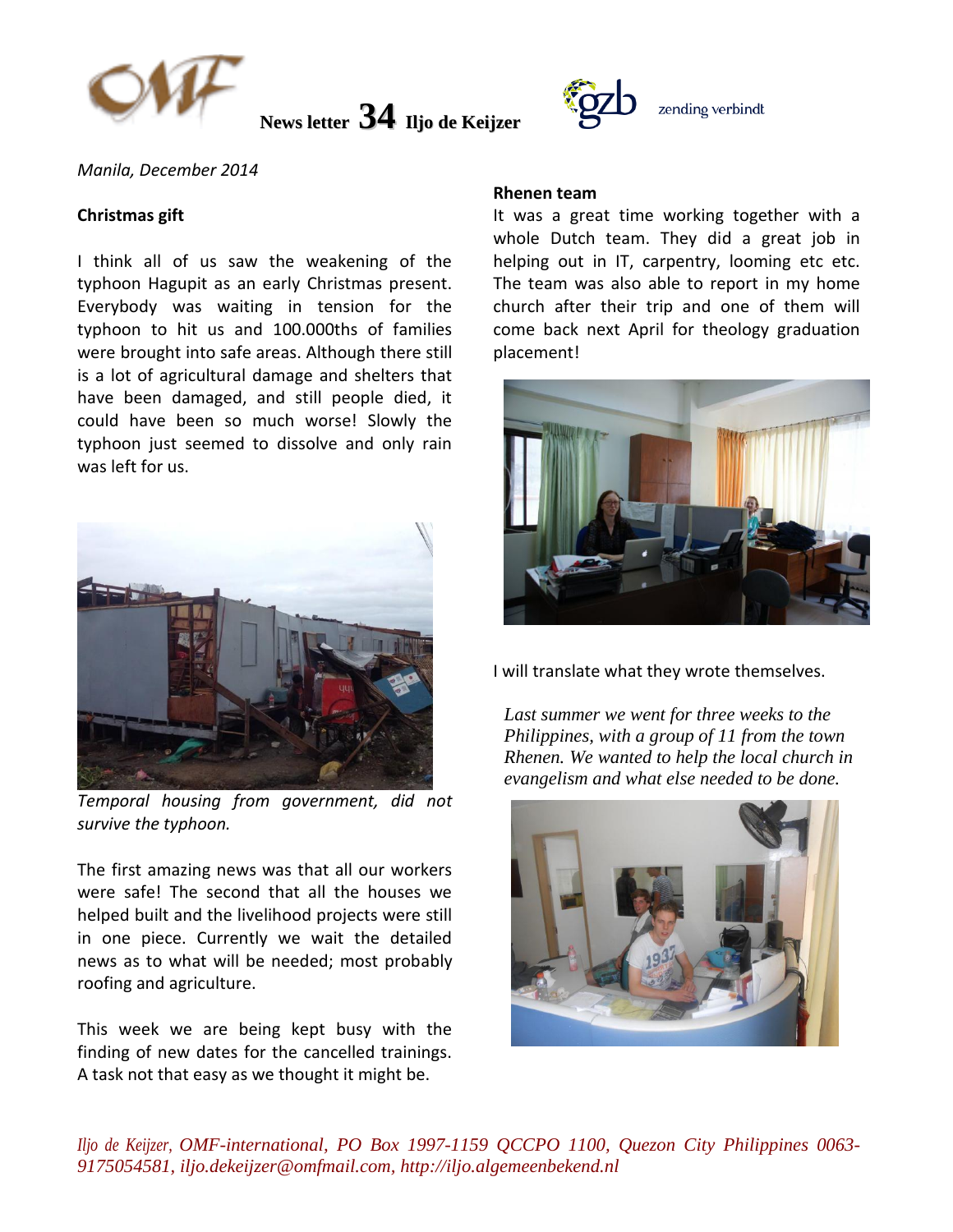

**News letter 34 Iljo de Keijzer**



*We helped in building a stage in a new church, and it also was a special introduction to a very different culture.*

*We really enjoyed our time. Both the people in the slums, the church as well as we ourselves were impacted by this visit. For them it was very special that people would come all the way from the Netherlands to the Philippines just for them!*

*During this trip we tagged along with Iljo a lot. She put together a great program for us and was our local guide and translator. She did all this with great passion and enthusiasm and personal attention for each of us.*

*We really saw how much Iljo has become part of the local culture and community. Everywhere people great her with great enthusiasm. We also were able to develop a website for ABCCOP, on their head quarters where we saw how Iljo also has to wrestle with lots of paper works and focused on preparing lessons for the students in the Bible Schools.*

*For us it was a special time to see another culture, but even more to see how people there trust in God and are grateful for what ever it is they were given.*

*Jelle Pals & Gerard de Visser, on behalf of the Rhenen groep.*

### **Teacher training**



*Lots of group work and interaction.*

I am thankful that the training is still ongoing. Last month we had another weeks training. Still around 50 are attending. The two subjects of last month were: Transformational Worship and Pastoral Theology. Both subjects were very helpful for the pastors in their personal life and also in learning how to teach the subject later on.



*Still smiling after 4 days of class*

*Iljo de Keijzer, OMF-international, PO Box 1997-1159 QCCPO 1100, Quezon City Philippines 0063- 9175054581, iljo.dekeijzer@omfmail.com, http://iljo.algemeenbekend.nl*